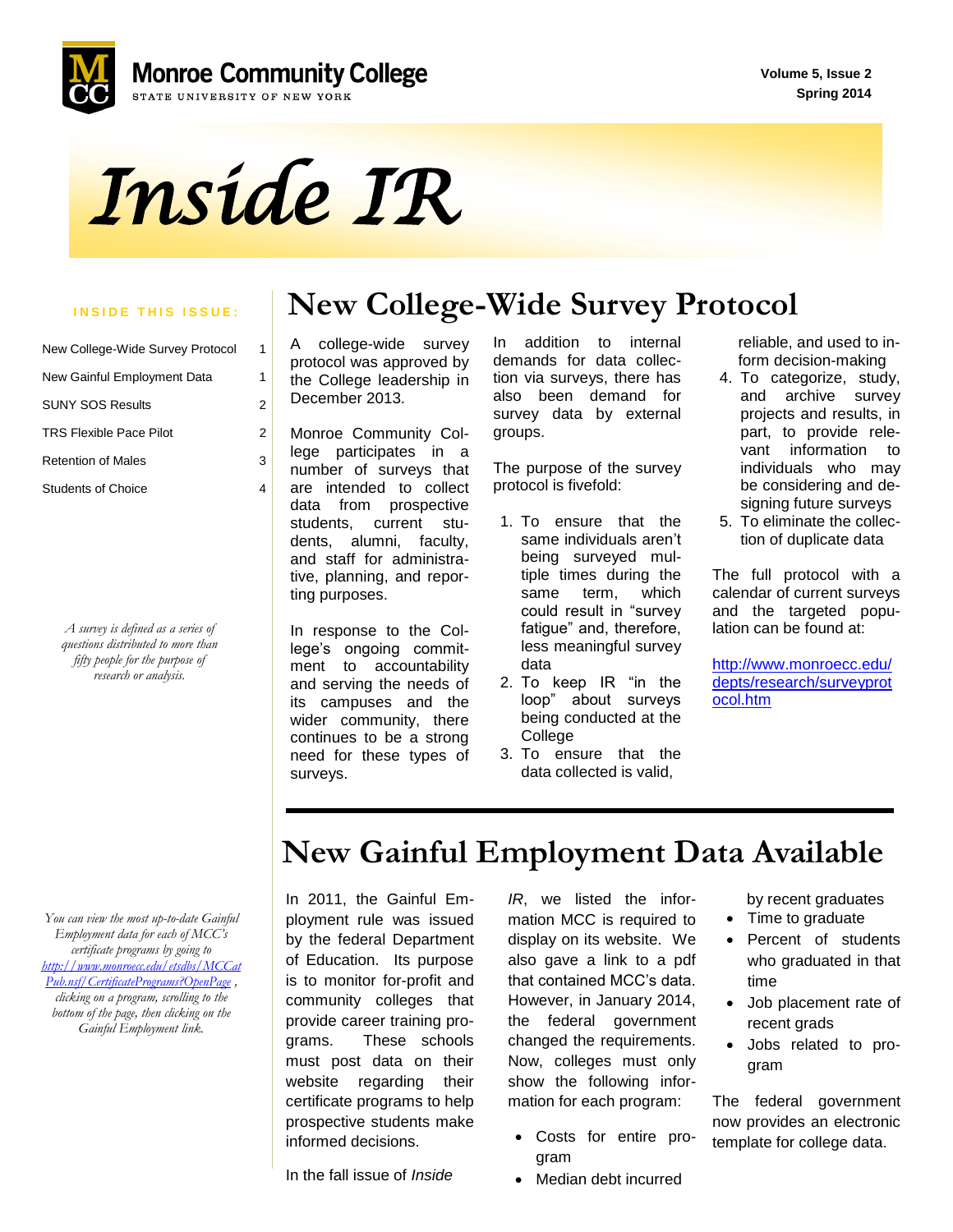*A big thank you goes out to all the faculty members who volunteered their class time for this important endeavor!*

*The full report along with previous reports can be found at: [http://www.monroecc.edu/depts/research/](http://www.monroecc.edu/depts/research/staffonly/sunysossurvey.htm) [staffonly/sunysossurvey.htm](http://www.monroecc.edu/depts/research/staffonly/sunysossurvey.htm)*

*The students who took the flexible pace modules showed higher C-or-Better rates and semester-to-semester retention than did their peers who took the traditional format of the courses.* 

# **SUNY Student Opinion Survey Results**

Every three years, SUNY community colleges participate in a SUNY-wide student opinion survey of college services and other educational experiences. The successful implementtation of the survey requires teaching faculty to give up a class time so that students can share their opinions.

The following are some statistically significant increases we found from the spring 2013 survey since the spring 2010 survey:

The first five bullets show the percentages of respondents who reported that MCC made a "Very Large" or "Large" contribution to certain areas.

- Developing an openness to the opinions of others: 50% vs. 35%
- Acquiring knowledge and skills for intellectual growth throughout your life: 55% vs. 43%
- Writing clearly and effecttively: 49% vs. 32%
- Working well with others: 47% vs. 35%

The next four bullets show the percentages of respondents who reported that they were "Very Satisfied" or "Satisfied" with certain services and processes.

- Computer/technology support services: 72% vs. 62%
- Financial aid services (not the amount of aid): 77% vs. 59%
- Personal safety/security on campus: 72% vs. 62%
- Course registration process: 71% vs. 63%

# **TRS Flexible Pace Pilot**

One of the primary goals of MCC's Title III grant is to increase student retention rates in an effort to increase the rates of graduation or transfer to a fouryear school.

As part of the grant, the ESOL/Transitional Studies Department pilot tested a flexible pace course format for TRS092 and TRS094. This format allows students to complete the

coursework modules at their own pace within the semester.

IR conducted an analysis of the outcomes from the pilot, and the results from spring, summer and fall 2013 are very encouraging.

Among the students who weren't in the Transitional Studies (TS01) program but took TRS092, the Cor-better rate increased 14.5%. Among students

in the Transitional Studies program who took TRS092, the C-or-better rate increased 27.1%.

Student retention also improved. TRS092 and TRS094 students who took a flexible pace course showed a statistically significant improvement in retention from spring to fall, as shown in the following table.

#### Spring 2013 to Fall 2013 Retention Rates

| Course                                                   | Traditional         | Flexible Pace         |  |
|----------------------------------------------------------|---------------------|-----------------------|--|
| <b>TRS092</b>                                            | 40.2%<br>$N = 1003$ | $53.3%$ *<br>$N = 75$ |  |
| <b>TRS094</b>                                            | 48.2%<br>$N = 1732$ | $62.8%$ *<br>$N = 78$ |  |
| $*$ Ctatistically simulacent difference ( $\uparrow$ 05) |                     |                       |  |

tically significant difference (p<.05)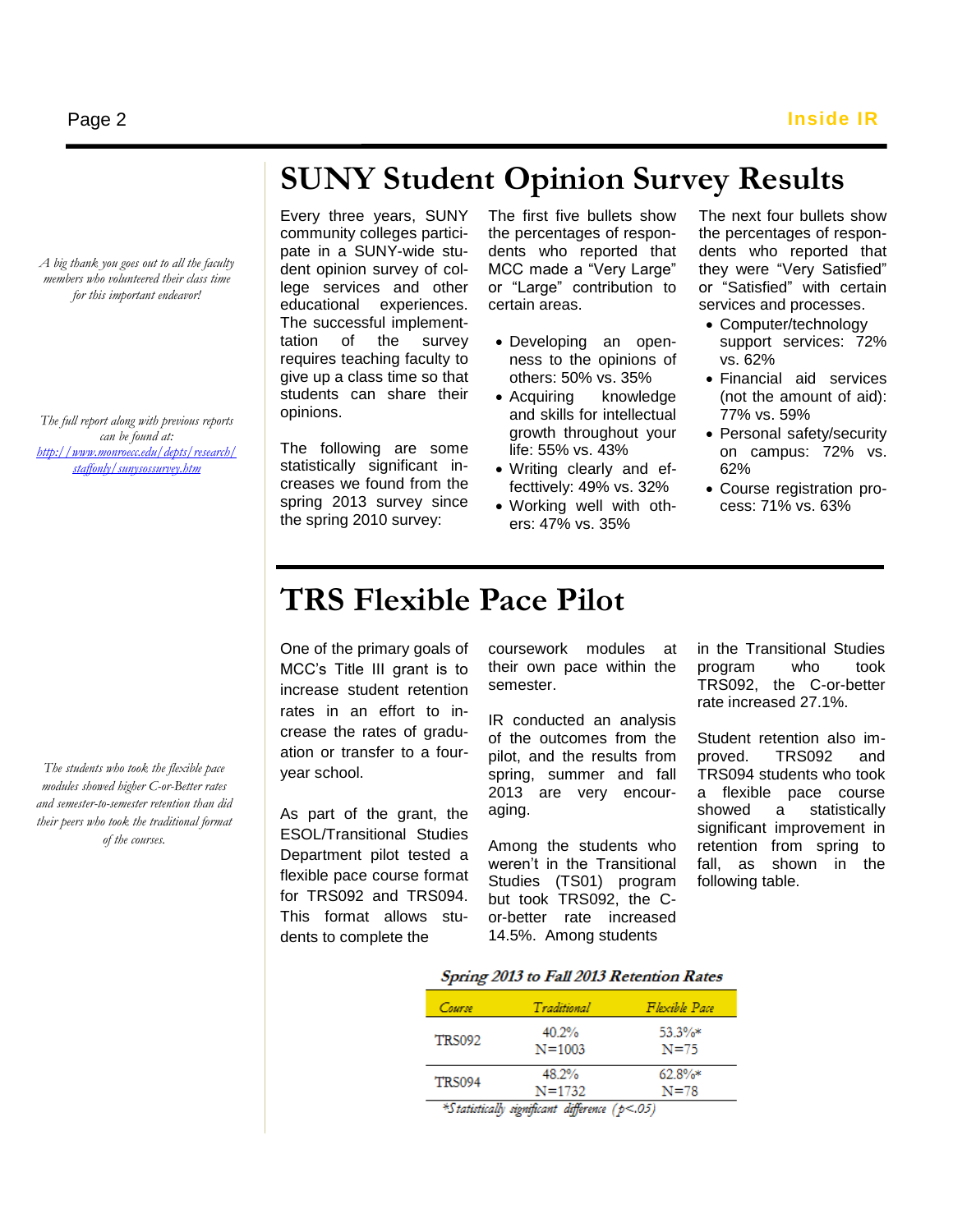### **Retention of Male Students**

IR looked into differences in male students' retention. Retention was based on initial enrollment at either the Brighton or Damon campuses in the fall, then re-enrollment at any Overall, Asian males MCC campus the following fall. The key findings were as follows:

- From fall 2009 to fall 2010, there was a dip in retention for both campuses\*.
- From fall 2011 to fall 2012, male retention at Brighton bounced back, but at DCC it remained low. The gap between campuses was most noticeable among White and Black students.

Among Hispanic students, there was no decrease in retention at Brighton and there was DCC.

- have higher retention rates than White, Black, and Hispanic males\*.
- From fall 2011 to fall 2012, the retention of part-time males at the Brighton campus increased\* and was the highest in six years.
- From fall 2011 to fall 2012, the retention of males under age 20 decreased at DCC but increased at Brighton\*.
- From fall 2010 to fall

2011, the retention of males age 20 to 24 was the lowest at both campuses\*.

- actually an increase at With the exception of the past two years at DCC, males in career programs are generally retained at higher rates than males in transfer programs\*.
	- From fall 2011 to fall 2012, freshmen male retention was higher at Brighton than Damon\*.
	- With the exception of the last two years, continuing male retention is typically higher at Damon than Brighton\*.

 \*Statistically significant difference between groups

*Students were deemed either "Brighton" or "DCC" students based on where they took the majority of their credits during the first fall semester.*



*The figure (below left) shows the overall retention rates of males at both campuses.* 

### *Overall Retention Rates of Males at Brighton and DCC*



*For a breakdown by race/ethnicity, enrollment status, age group, program type, or educational status, contact the IR Office.*